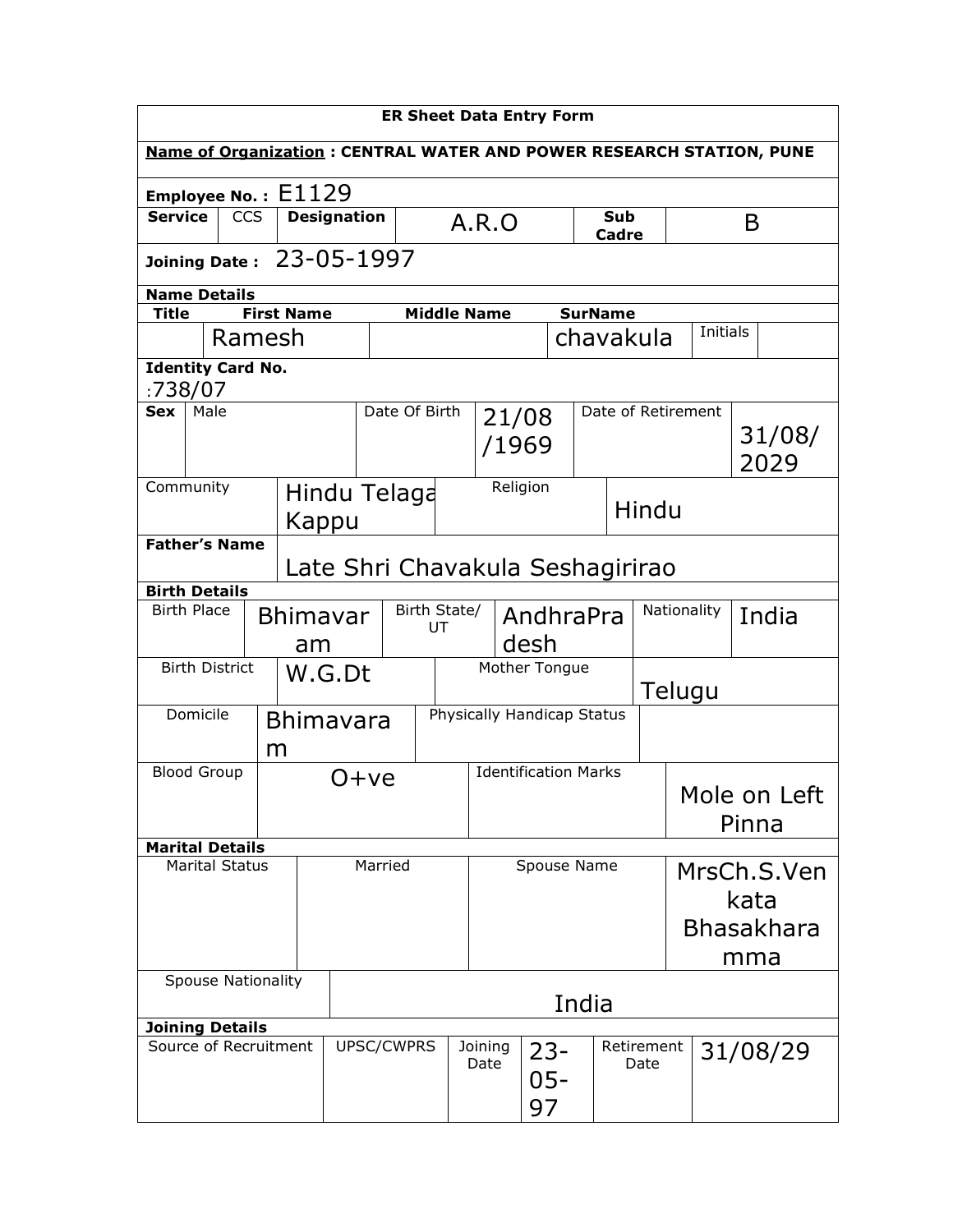| Departmental Examination Details (If applicable) |       |      |      |  |  |  |  |  |
|--------------------------------------------------|-------|------|------|--|--|--|--|--|
|                                                  | Level | Year | Rank |  |  |  |  |  |
|                                                  |       |      |      |  |  |  |  |  |
|                                                  |       |      |      |  |  |  |  |  |
|                                                  |       |      |      |  |  |  |  |  |

| Remarks<br>(if any)                |                  |             |       |              |  |  |  |  |  |  |  |  |
|------------------------------------|------------------|-------------|-------|--------------|--|--|--|--|--|--|--|--|
|                                    | Languages known  |             |       |              |  |  |  |  |  |  |  |  |
|                                    | Name of Language | <b>Read</b> | Write | <b>Speak</b> |  |  |  |  |  |  |  |  |
| Indian Lang<br>Known               | Telugu           | Yes         | Yes   | Yes          |  |  |  |  |  |  |  |  |
| $\overline{2}$                     | English          | Yes         | Yes   | Yes          |  |  |  |  |  |  |  |  |
| $\overline{3}$                     | Hindi            | Yes         | Yes   | Yes          |  |  |  |  |  |  |  |  |
| $\overline{4}$                     |                  |             |       |              |  |  |  |  |  |  |  |  |
| $\overline{5}$                     |                  |             |       |              |  |  |  |  |  |  |  |  |
|                                    |                  |             |       |              |  |  |  |  |  |  |  |  |
| Foreign<br>Languages<br>Known<br>1 |                  |             |       |              |  |  |  |  |  |  |  |  |
| $\overline{2}$                     |                  |             |       |              |  |  |  |  |  |  |  |  |
| $\overline{3}$                     |                  |             |       |              |  |  |  |  |  |  |  |  |

## Details of deputation (if applicable)

| Name of the Office | Post held at that<br>time in parent office | Name of post<br>(selected for<br>deputation | Period of deputation |      |  |
|--------------------|--------------------------------------------|---------------------------------------------|----------------------|------|--|
|                    |                                            |                                             | Since                | From |  |
|                    |                                            |                                             |                      |      |  |

## Details of Foreign Visit

| SI.<br>No. | Place of Visit | Date of<br>visit | Post held at<br>that time | Whether it<br>is a<br>personal or<br>official visit | Details of visit |
|------------|----------------|------------------|---------------------------|-----------------------------------------------------|------------------|
|            |                |                  |                           |                                                     |                  |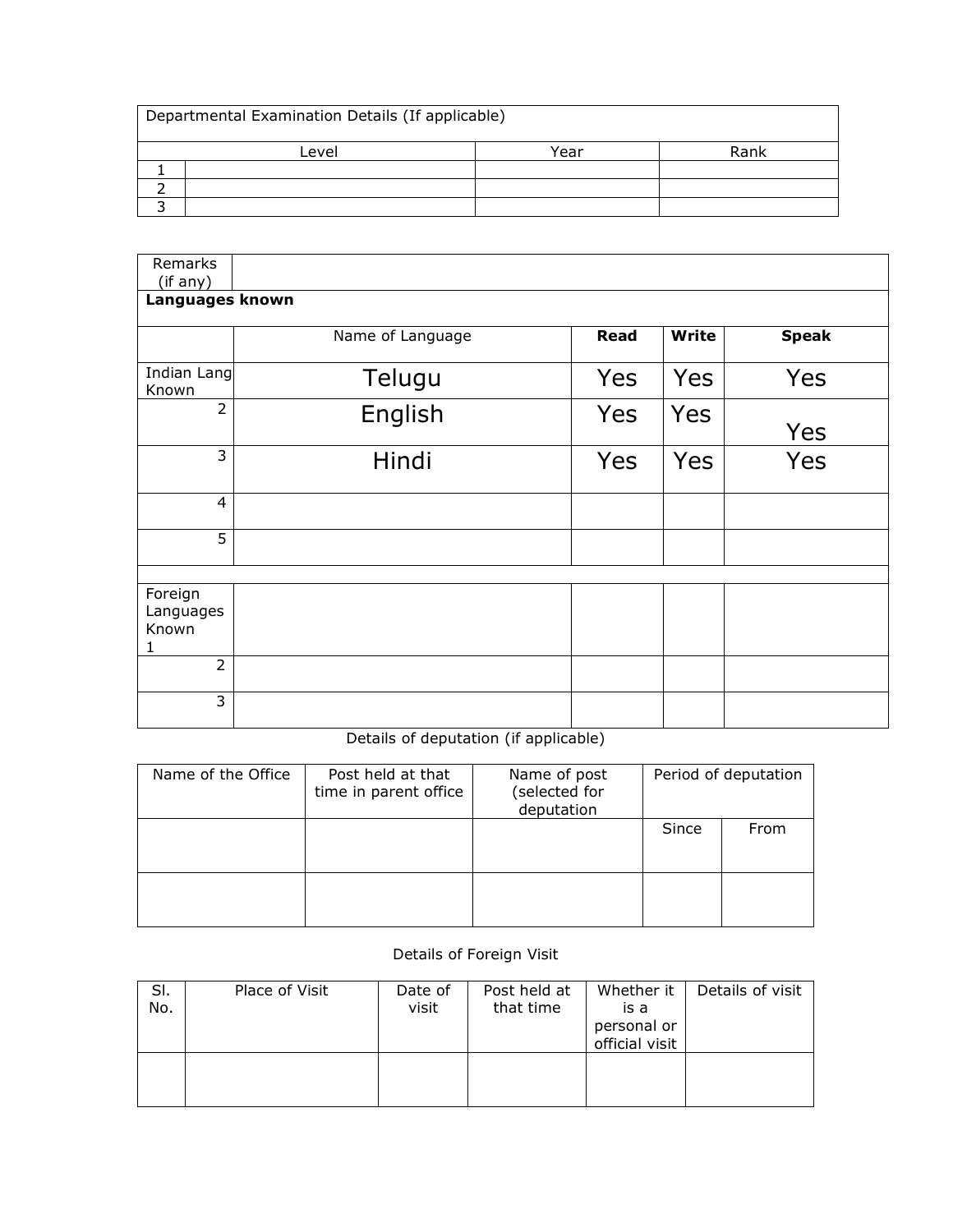## Transfer/Posting Detail (if applicable)

| Place | Period of posting |      |  |  |  |  |
|-------|-------------------|------|--|--|--|--|
|       | Since             | From |  |  |  |  |
|       |                   |      |  |  |  |  |
|       |                   |      |  |  |  |  |
|       |                   |      |  |  |  |  |
|       |                   |      |  |  |  |  |
|       |                   |      |  |  |  |  |

| Qualification (Use extra photocopy sheets for multi qualifications, experience, training, awards details) |  |                                |                          |  |               |  |                    |                   |  |
|-----------------------------------------------------------------------------------------------------------|--|--------------------------------|--------------------------|--|---------------|--|--------------------|-------------------|--|
| Qualification                                                                                             |  | Specialization 1<br>Discipline |                          |  |               |  |                    |                   |  |
|                                                                                                           |  |                                | Science                  |  |               |  | Applied            |                   |  |
| MSc.                                                                                                      |  |                                |                          |  |               |  | <b>Mathematics</b> |                   |  |
| <b>MPhil</b>                                                                                              |  | <b>Science</b>                 |                          |  |               |  | Engg. Mathematics  |                   |  |
| PhD                                                                                                       |  |                                | <b>Science</b>           |  |               |  |                    | Engg. Mathematics |  |
| Year                                                                                                      |  | Division                       |                          |  | CGPA/ % Marks |  |                    | Specialization 2  |  |
|                                                                                                           |  |                                | Ist                      |  | 82%           |  |                    | Applied           |  |
| 1995                                                                                                      |  |                                |                          |  |               |  |                    | <b>Mathematcs</b> |  |
| 1996                                                                                                      |  |                                | Ist                      |  | 84%           |  |                    | Engg.Math's       |  |
| 1997                                                                                                      |  |                                | Ist                      |  | 86%           |  |                    | Engg.Math's       |  |
| Institution                                                                                               |  |                                | University               |  | Place         |  |                    | Country           |  |
|                                                                                                           |  |                                | AndhraUniver             |  | Visakhapa     |  |                    | India             |  |
|                                                                                                           |  |                                | sity                     |  | tanam         |  |                    |                   |  |
| <b>Experience</b>                                                                                         |  |                                |                          |  |               |  |                    |                   |  |
| <b>Type of Posting</b>                                                                                    |  |                                | Level                    |  |               |  |                    |                   |  |
| CGS                                                                                                       |  |                                | Group-B                  |  |               |  |                    |                   |  |
| Designation                                                                                               |  |                                | Present Position         |  |               |  |                    |                   |  |
| R.A                                                                                                       |  |                                | A.R.O                    |  |               |  |                    |                   |  |
| Ministry                                                                                                  |  |                                | Department               |  |               |  |                    |                   |  |
| MOWR, RD&GR                                                                                               |  |                                | C.W.P.R.S                |  |               |  |                    |                   |  |
| Office                                                                                                    |  |                                | Place                    |  |               |  |                    |                   |  |
| Ports and Harbours-                                                                                       |  |                                | Khadakawasala, Pune-24   |  |               |  |                    |                   |  |
| II Division                                                                                               |  |                                |                          |  |               |  |                    |                   |  |
| <b>Experience Subject</b>                                                                                 |  |                                | Period of Posting        |  |               |  |                    |                   |  |
|                                                                                                           |  |                                |                          |  |               |  |                    |                   |  |
| Major                                                                                                     |  |                                | Minor                    |  |               |  | From               | To                |  |
| Mathematical                                                                                              |  |                                | <b>River Engineering</b> |  |               |  | 23/5/97            | TILL              |  |
| <b>Model Studies and</b>                                                                                  |  |                                |                          |  |               |  |                    |                   |  |
| <b>Physical Model</b>                                                                                     |  |                                |                          |  |               |  |                    |                   |  |